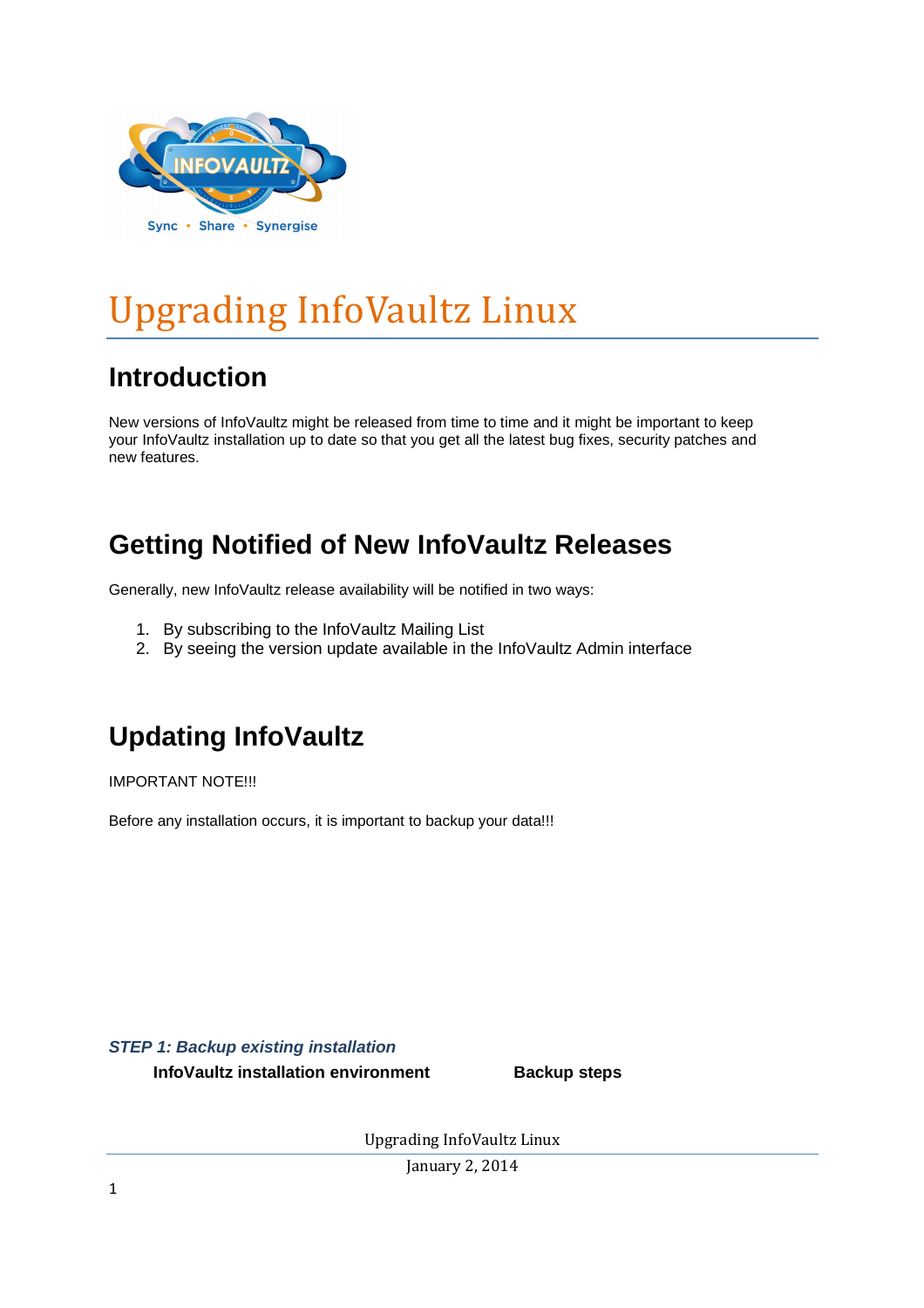

Linux OS and installation with backup tool Linux tool backup

Linux OS and installation without backup tool Linux manual backup

Windows OS and installation without backup tool Windows manual backup

### **STEP 2: Preparing for update**

1. Download the InfoVaultz update from the supplied URL and unzip it into a temporary location. Here we assume the downloaded update is stored under /tmp/InfoVaultz.zip

### **Unzipping InfoVaultz update**

# sudo unzip /tmp/InfoVaultz.zip

#### **STEP 3: Update**

1. Stop apache webserver.

#### **Stopping Apache**

- # sudo /etc/init.d/apache2 stop
- 2. Copy over the cleaned update onto your web server's document root. Here we assume /var/www as the document root and www-data as apache user. Check your installation for correct values.

### **Copying InfoVaultz update**

- # sudo cp -dprv /tmp/fdupgrade/\* /var/www/ # sudo chown -R www-data.www-data /var/www/\*
- 3. Start apache webserver.

### **Starting Apache**

- # sudo /etc/init.d/apache2 start
- 4. Open the install URL http://<your domain>/install/index.php
- 5. Make sure basic checks are ok
- 6. Click on Extended Checks

Upgrading InfoVaultz Linux